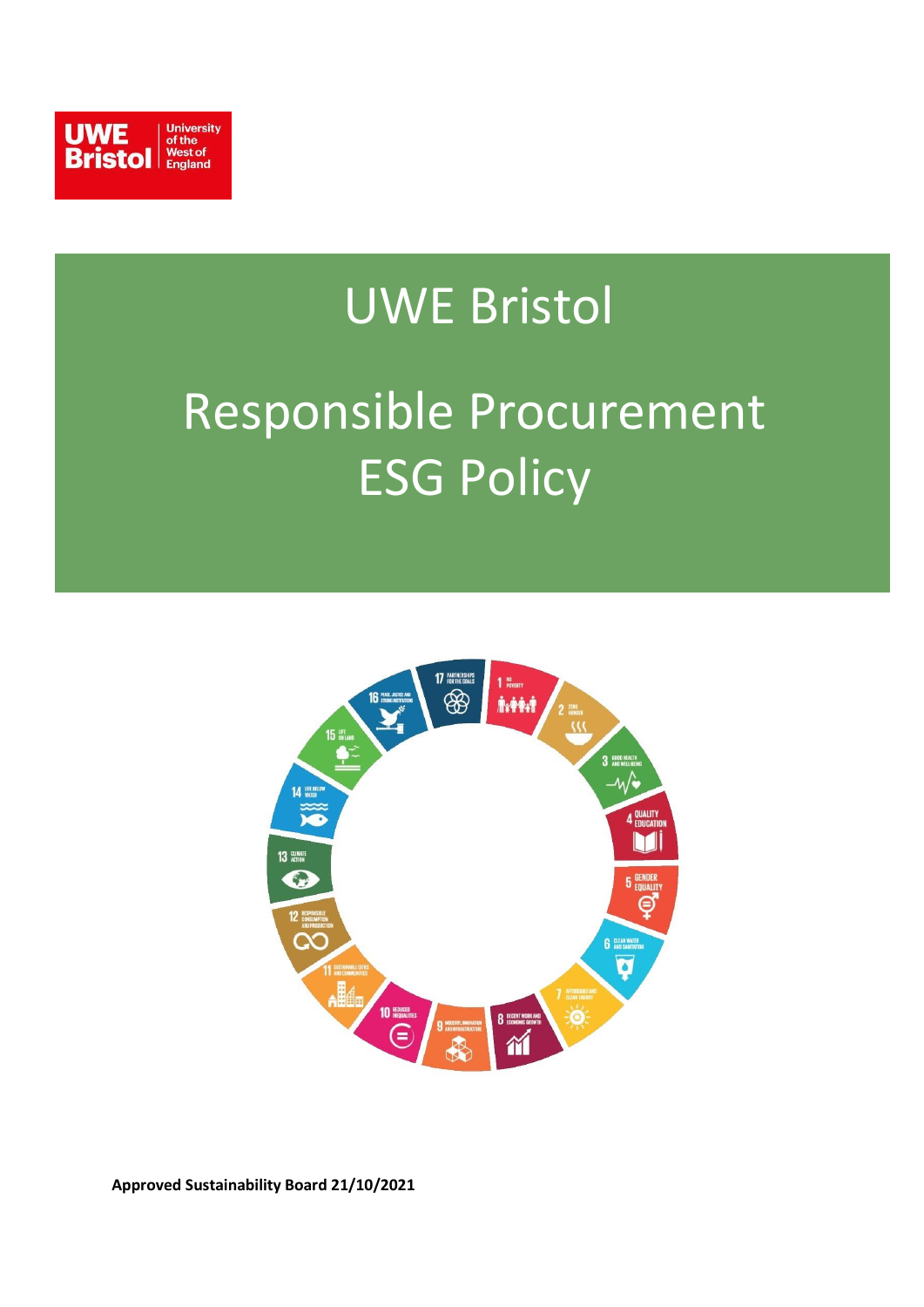### **UWE Responsible Procurement ESG Policy**

To reach UWE Bristol's goals, including Net Zero 2030, responsible procurement must play a major part. In this document we aim to address the key areas of focus as recommended by the International Organisation for Standardisation (ISO):

- organisational governance;
- human rights;
- labour practices;
- the environment;
- fair operating practices;
- consumer issues; and
- community involvement and development.

We can do this under the sustainability pillars: Environmental, Social, and Economic. This will build on the work already done at UWE and being addressed through the Circular [Economy Plan,](https://www.uwe.ac.uk/-/media/uwe/documents/about/sustainability/circular_economy_plan_2020-30.pdf) [the Carbon and Energy Management Plan](https://www.uwe.ac.uk/-/media/uwe/documents/about/sustainability/carbon-management-plan-2030-final.pdf) and the Scope 3 Action Plan.



To address the sustainability goals in [Strategy 2030,](https://www.uwe.ac.uk/-/media/uwe/documents/about/sustainability/climate_action_and_sustainability_strategy_2020-2030.pdf) reach our net zero targets and strive to fulfil our role in the achievement of the [United Nations' Sustainable Development Goals](https://www.uwe.ac.uk/-/media/uwe/documents/about/sustainability/uwe-curriculum-un-sustainable-development-goals.pdf) we will focus our work on suppliers and on the following priority areas: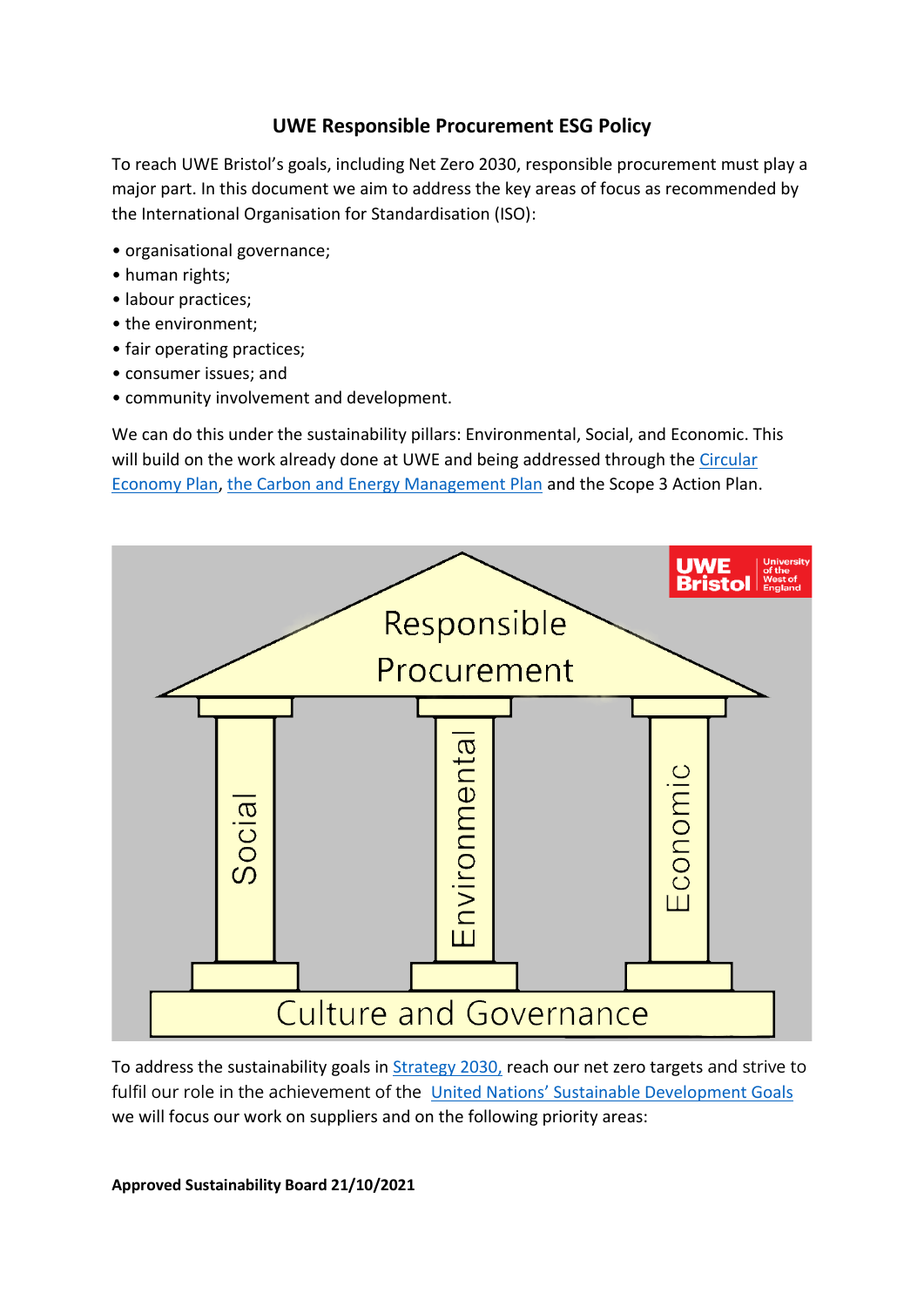- GHG reduction through energy and resource efficiency measures and reducing carbon emissions in our supply chain
- Optimising the use of natural resources in our procurement decisions and throughout our supply chain in alignment with the [Circular Economy Plan](https://www.uwe.ac.uk/-/media/uwe/documents/about/sustainability/circular_economy_plan_2020-30.pdf)
- Effectively managing waste in the supply chain to meet the goals in [Circular Economy](https://www.uwe.ac.uk/-/media/uwe/documents/about/sustainability/circular_economy_plan_2020-30.pdf)  [Plan](https://www.uwe.ac.uk/-/media/uwe/documents/about/sustainability/circular_economy_plan_2020-30.pdf)
- Reduction in packaging and other non- essential single use plastic to meet the University's commitments as [signatories to the UK Plastics Pact](https://www.uwe.ac.uk/-/media/uwe/documents/about/sustainability/plastics-statement.pdf)
- Supporting the reduction of our carbon impact and the achievement of targets in [the](https://www.uwe.ac.uk/-/media/uwe/documents/about/sustainability/carbon-management-plan-2030-final.pdf)  [Carbon and Energy Management Plan](https://www.uwe.ac.uk/-/media/uwe/documents/about/sustainability/carbon-management-plan-2030-final.pdf)
- Working with suppliers, faculties and the SU to normalise and prioritise sustainability

All procurement decisions will be made with regard to the following statements, policies and/or plans:

#### **Social**

Human Rights - [Equality, Diversity and Inclusion,](https://www.uwe.ac.uk/-/media/uwe/documents/about/inclusivity/equality-and-diversity-policy.pdf) [Modern Slavery](https://www.uwe.ac.uk/-/media/uwe/documents/about/policies/modern-slavery-human-trafficking.pdf)

Labour Practices - [Real Living Wage,](https://www.livingwage.org.uk/) [Fair Trade,](https://www.uwe.ac.uk/-/media/uwe/documents/about/sustainability/fairtrade_policy_2021.pdf) [Health and Safety](https://www.uwe.ac.uk/-/media/uwe/documents/about/policies/health_and_safety_management_system.pdf)

[Social Value](https://socialvalueportal.com/what-is-social-value/) (Community Involvement and Development) including Student placements, employability, Apprenticeships and internships

#### **Economic**

Fair Operating practices - Fraud, [Bribery](https://www.uwe.ac.uk/-/media/uwe/documents/about/policies/anti-bribery-policy.pdf) and Corruption, [Prompt Payment](https://www.gov.uk/guidance/prompt-payment-policy)

Consumer Issues - Information Security, SMEs, Charities, Social Enterprise, Local Supply Chains/Economy, [Plastics Pact,](https://www.uwe.ac.uk/-/media/uwe/documents/about/sustainability/plastics-statement.pdf) Conflict Free Minerals, [Palm oil,](https://www.uwe.ac.uk/-/media/uwe/documents/about/sustainability/palm-oil-statement.pdf) [Use of animal products](https://www.uwe.ac.uk/-/media/uwe/documents/about/sustainability/statement_use_of_skins_hair_feathers.pdf)

#### **Environment**

Climate Change – [Climate and Ecological Emergency](https://www.uwe.ac.uk/-/media/uwe/documents/about/policies/uwe-bristol-board-of-governors-declaration-of-climate-and-ecological-emergency-v3.pdf)

Resource use and waste reduction - [Circular Economy Plan](https://www.uwe.ac.uk/-/media/uwe/documents/about/sustainability/circular_economy_plan_2020-30.pdf)

Energy efficiency and decarbonisation of energy supply - [Carbon and Energy Management](https://www.uwe.ac.uk/-/media/uwe/documents/about/sustainability/carbon-management-plan-2030-final.pdf)  [Plan](https://www.uwe.ac.uk/-/media/uwe/documents/about/sustainability/carbon-management-plan-2030-final.pdf)

Pollution – improved air quality through [Clean Air Zones](https://www.uwe.ac.uk/-/media/uwe/documents/about/sustainability/clean-air-statement.pdf), reduction in [travel](https://www.uwe.ac.uk/-/media/uwe/documents/about/sustainability/travel_action_plan_route_to_2030.pdf) and adherence to [ISO14001:2015.](https://www.uwe.ac.uk/about/values-vision-strategy/sustainability/iso-14001-certification)

Biodiversity and natural habitat enhancement - [Landscape and Biodiversity Plan](https://www.uwe.ac.uk/-/media/uwe/documents/about/sustainability/landscape-and-biodiversity-action-plan.pdf)

#### **Responsibilities**

Anyone purchasing goods and services on behalf of the University has an obligation to ensure that they seek training to support sustainable purchasing decisions and to demonstrate compliance with all the sustainability considerations above.